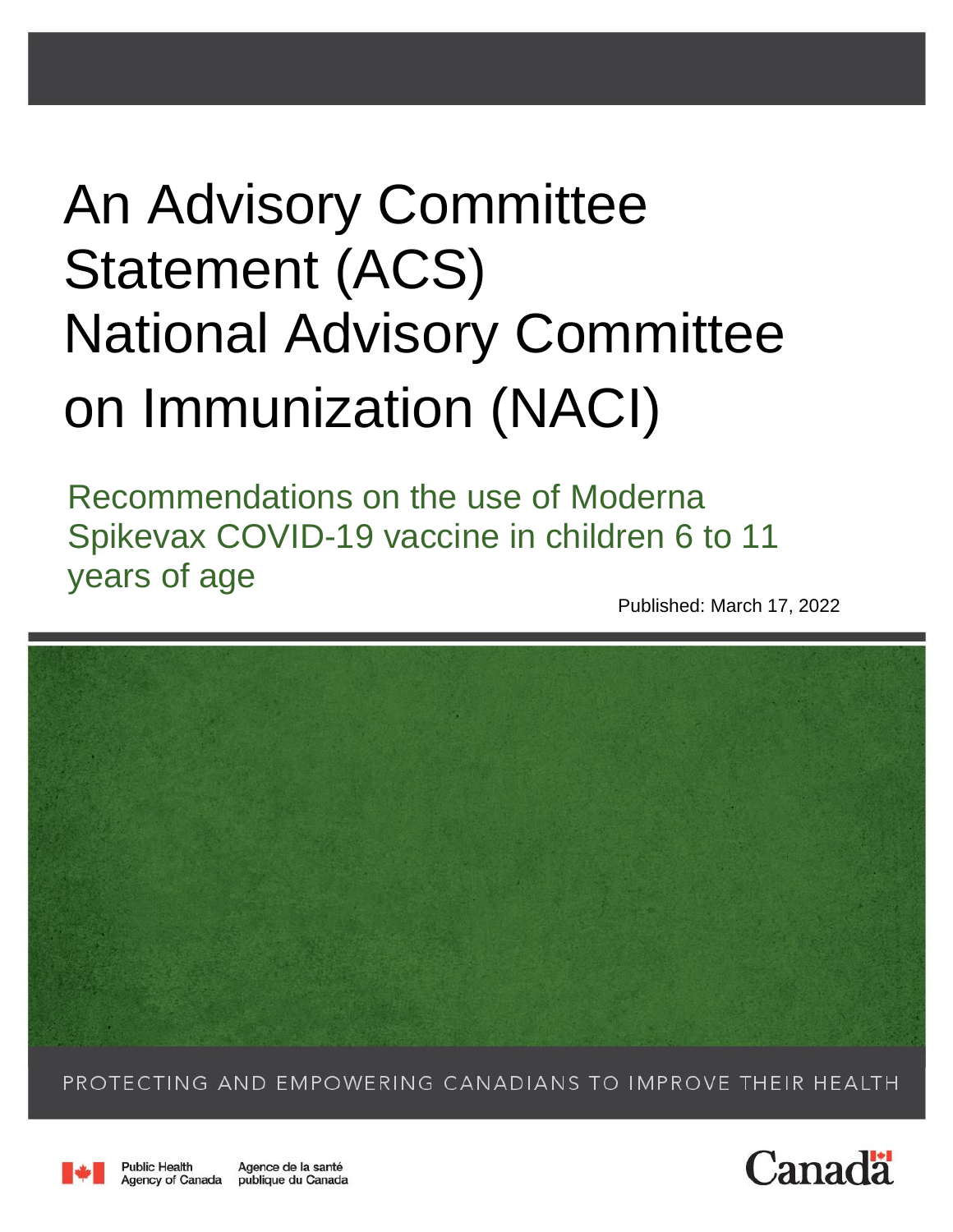### PREAMBLE

The National Advisory Committee on Immunization (NACI) is an External Advisory Body that provides the Public Health Agency of Canada (PHAC) with independent, ongoing and timely medical, scientific, and public health advice in response to questions from PHAC relating to immunization.

In addition to burden of disease and vaccine characteristics, PHAC has expanded the mandate of NACI to include the systematic consideration of programmatic factors in developing evidencebased recommendations to facilitate timely decision-making for publicly funded vaccine programs at provincial and territorial levels.

The additional factors to be systematically considered by NACI include economics, ethics, equity, feasibility, and acceptability. Not all NACI Statements will require in-depth analyses of all programmatic factors. While systematic consideration of programmatic factors will be conducted using evidence-informed tools to identify distinct issues that could impact decision-making for recommendation development, only distinct issues identified as being specific to the vaccine or vaccine-preventable disease will be included.

This statement contains NACI's independent advice and recommendations, which are based upon the best current available scientific knowledge. This document is being disseminated for information purposes. People administering the vaccine should also be aware of the contents of the relevant product monograph. Recommendations for use and other information set out herein may differ from that set out in the product monographs of the Canadian manufacturers of the vaccines. Manufacturer(s) have sought approval of the vaccines and provided evidence as to its safety and efficacy only when it is used in accordance with the product monographs. NACI members and liaison members conduct themselves within the context of PHAC's Policy on Conflict of Interest, including yearly declaration of potential conflict of interest.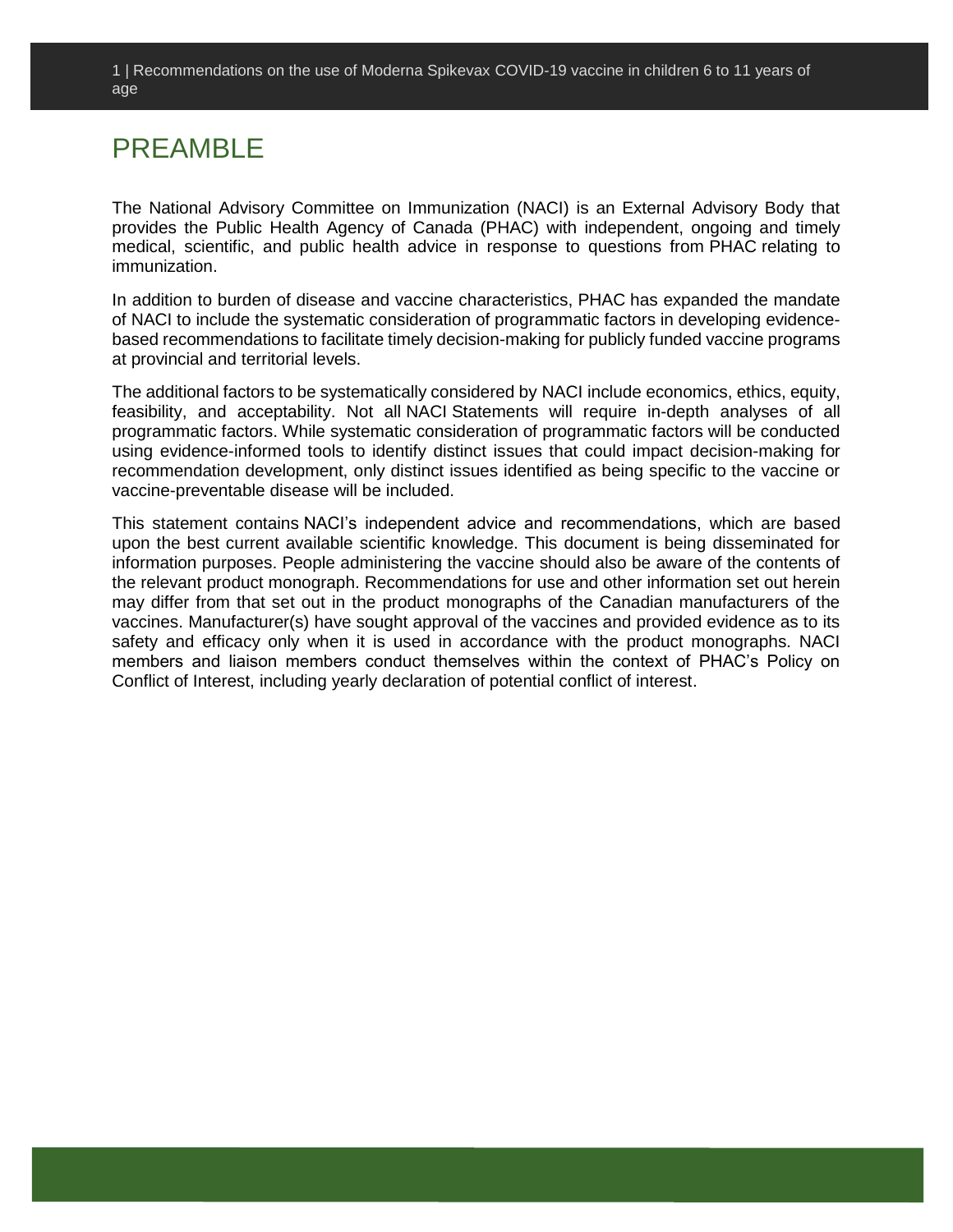### INTRODUCTION

On January 25, 2022, NACI published updated [recommendations on the use of the Pfizer-](https://www.canada.ca/en/public-health/services/immunization/national-advisory-committee-on-immunization-naci/updated-recommendations-use-covid-19-vaccines-children-5-11-years-age.html)[BioNTech Comirnaty \(10 mcg\) COVID-19 vaccine in children 5 to 11 years of age,](https://www.canada.ca/en/public-health/services/immunization/national-advisory-committee-on-immunization-naci/updated-recommendations-use-covid-19-vaccines-children-5-11-years-age.html) including strengthening their recommendation to strongly recommend a 2-dose primary series. In children 5 to 11 years of age who are moderately to severely immunocompromised, a 3-dose primary series is recommended.

Since this quidance:

- Health Canada authorized the use of the Moderna Spikevax (50 mcg) COVID-19 vaccine for children 6 to 11 years of age;
- Additional safety surveillance data on the use of mRNA vaccine booster Moderna Spikevax (50 mcg and 100 mcg) and Pfizer-BioNTech Comirnaty (30 mcg) among individuals aged 18 years and older has emerged; and
- Additional safety surveillance data on the 2-dose primary series of Pfizer-BioNTech Comirnaty (10 mcg) in children 5 to 11 years of age is available, further supporting that the product is well tolerated and providing preliminary estimates on the risk of myocarditis and/or pericarditis in children 5 to 11 years of age.

NACI has reviewed the evolving evidence and has updated evidence-informed recommendations on the use of COVID-19 vaccines in pediatric populations.

### **METHODS**

On February 1, 2022, and February 15, 2022, NACI reviewed the available evidence on the use of the Moderna Spikevax COVID-19 vaccine (50 mcg dose) in children 6 to 11 years of age (including manufacturer's clinical data in the regulatory submission to Health Canada, and postmarket safety data on the use of the Moderna Spikevax 50 mcg and 100 mcg dose in older age groups, see Appendix A). Ethical considerations related to COVID-19 vaccination in pediatric populations were discussed with the Public Health Ethics Consultative Group (PHECG) on May 3, 2021, July 6, 2021 and September 21, 2021.

Following a comprehensive review and discussion, NACI approved this updated guidance on COVID-19 vaccines for individuals 6 to 11 years of age on March 11, 2022.

NACI continues to review the evidence on the use of COVID-19 vaccines and will update its recommendations as needed. Details of NACI's evidence-informed recommendation development process can be found elsewhere  $(1, 2)$ .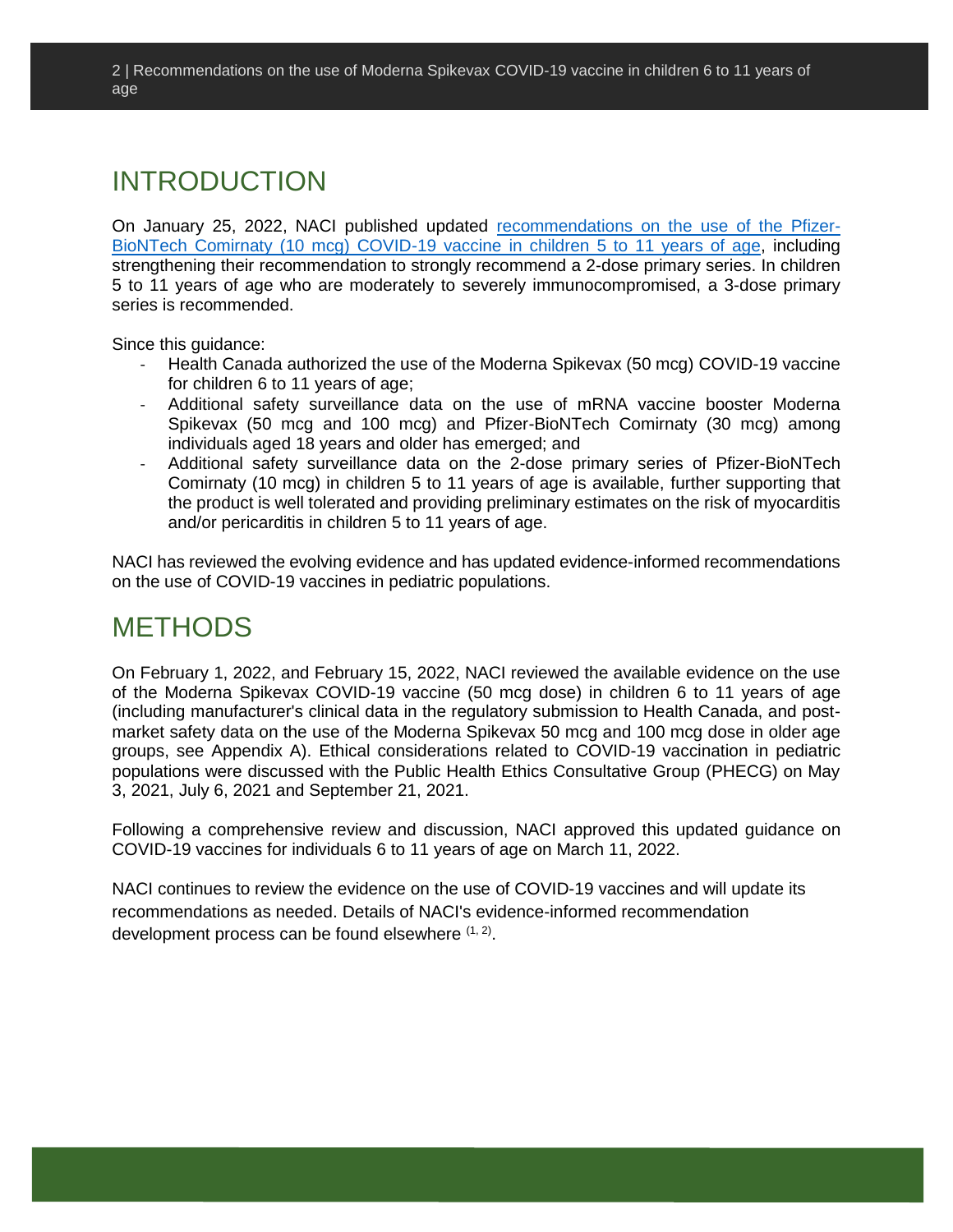# VACCINE

### Moderna Spikevax COVID-19 vaccine preparations authorized for use among pediatric and adult/adolescent populations in Canada

**Table 1. Use of the Moderna Spikevax COVID-19 vaccine for children (6 to 11 years of age) and adults/adolescents (≥12 years of age)** 

|                               | Use in children (6 to<br>11 years of age)                                                                                                                                                                                                                                                                                                                                   | Use in adults/adolescents (212 years of age;<br>primary series) |  |  |
|-------------------------------|-----------------------------------------------------------------------------------------------------------------------------------------------------------------------------------------------------------------------------------------------------------------------------------------------------------------------------------------------------------------------------|-----------------------------------------------------------------|--|--|
| Age                           | 6 to 11 years                                                                                                                                                                                                                                                                                                                                                               | 12 years of age and over                                        |  |  |
| <b>Dose</b>                   | 50 mcg (0.25 mL)                                                                                                                                                                                                                                                                                                                                                            | 100 mcg (0.50 mL)                                               |  |  |
| Doses per<br>vial             | 20                                                                                                                                                                                                                                                                                                                                                                          | 10                                                              |  |  |
| <b>Diluent</b>                | No dilution required                                                                                                                                                                                                                                                                                                                                                        |                                                                 |  |  |
| <b>Potential</b><br>allergens | Polyethylene glycol (PEG)<br>Tromethamine (Tris, Trometamol) <sup>a</sup>                                                                                                                                                                                                                                                                                                   |                                                                 |  |  |
| Storageb,c,d,e                | Frozen <sup>c</sup> until expiry date printed on the label<br>Refrigerated <sup>c,d</sup> for up to 30 days<br>Unpunctured vials may be stored between 8° to 25°C (46° to 77°F) for<br>up to 24 hours<br>Once needle-punctured, vials can be stored at room temperatured or<br>refrigerated <sup>c,d</sup> up to 24 hours but should not be punctured more than 20<br>times |                                                                 |  |  |
| Transport <sup>c</sup>        | Frozen <sup>c</sup> full cartons containing vials <sup>e</sup><br>$\bullet$<br>Refrigerated <sup>c,d</sup> thawed vials can be transported up to 12 hours (included<br>$\bullet$<br>in 30-day limit for refrigerated storage)<br><b>Jul 21 of a</b>                                                                                                                         |                                                                 |  |  |

<sup>a</sup>Tromethamine (Tris or trometamol) is used as a buffer in vaccines and medications, including those for use in children, to improve stability and prevent pH fluctuations in the solution. No safety concerns have been identified with tromethamine <sup>(3)</sup>. While tromethamine has been identified as a potential allergen, a review of existing evidence did not identify any cases of allergic reactions to tromethamine in children (4).

**bRegardless of storage condition, vaccines should not be used after date of expiry printed on the vial and cartons.** 

<sup>c</sup> Frozen is -25°C to -15°C; Refrigerated is +2°C to +8°C; Room temperature is +15°C to +25°C.

 $d$ Once vials are thawed, they should not be refrozen. Thaw in refrigerated conditions between +2 $\degree$  to +8 $\degree$ C (36 $\degree$  to 46 $\degree$ F) for 2 hours and 30 minutes. After thawing, let vial stand at room temperature for 15 minutes before administering. Alternatively, thaw at room temperature for 1 hour.

<sup>e</sup> During storage, minimize exposure to room light, and avoid exposure to direct sunlight and ultraviolet light. Vials must be kept frozen and protected from light, in the original cartons, until ready to thaw.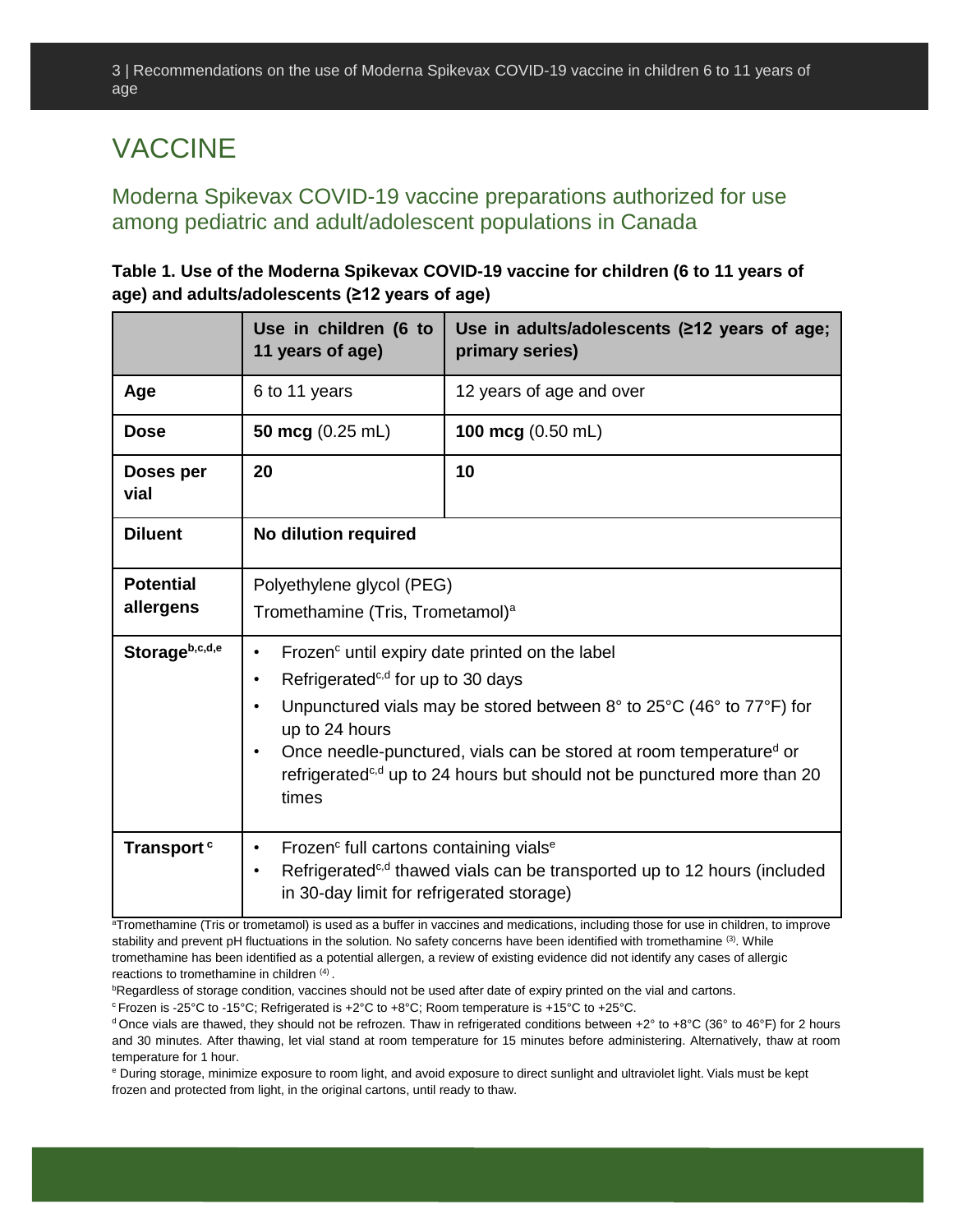For complete prescribing information for the pediatric and adult formulations of the Moderna Spikevax and Pfizer-BioNTech COVID-19 vaccines, consult the product leaflets or information contained within Health Canada's authorized product monographs available through the Drug [Product Database.](https://www.canada.ca/en/health-canada/services/drugs-health-products/drug-products/drug-product-database.html)

### **Schedule**

Refer to Table 2 for a summary of immunization schedules for authorized COVID-19 vaccines among children 5 to 11 or 6 to 11 years of age.

| <b>Vaccine</b><br><b>Product</b>                              | Age              | <b>Dose</b>                     | <b>Immunization</b><br><b>Schedule</b> | <b>Minimum</b><br><b>Interval</b> | <b>Authorized</b><br><b>Interval</b> | <b>NACI-</b><br>Recommended<br>Interval <sup>1</sup> |
|---------------------------------------------------------------|------------------|---------------------------------|----------------------------------------|-----------------------------------|--------------------------------------|------------------------------------------------------|
| Pfizer-<br><b>BioNTech</b><br>(Comirnaty;<br>$10 \text{ mcg}$ | 5 to 11<br>vears | $10 \text{ mcg}$<br>(0.2mL)     | 2-dose<br>schedule                     | 19 days                           | 21 days                              | At least 8 weeks                                     |
| Moderna<br>(Spikevax;<br>50 mcg)                              | 6 to 11<br>vears | $50 \text{ mcg}$<br>$(0.25$ mL) | 2-dose<br>schedule                     | 21 days                           | 28 days                              | At least 8 weeks                                     |

**Table 2. Immunization schedule for primary series, by COVID-19 vaccine**

<sup>1</sup>There is emerging evidence that longer intervals between the first and second doses of COVID-19 vaccines result in more robust and durable immune response and higher vaccine effectiveness. NACI will continue to monitor the evidence and update this interval as needed.

# RECOMMENDATIONS

**1. NACI recommends that a complete series with an mRNA COVID-19 vaccine should be offered to children in the authorized age groups without contraindications to the vaccine, with a dosing interval of at least 8 weeks between the first and second dose. (Strong NACI Recommendation)**

For children 6 to 11 years of age (which is the age group in which the Moderna Spikevax 50 mcg primary series vaccine is authorized):

 **Moderna Spikevax (50 mcg dose) may be offered as an alternative to Pfizer-BioNTech Comirnaty (10 mcg dose), however the use of Pfizer-BioNTech Comirnaty (10 mcg dose) is preferred to Moderna Spikevax (50 mcg dose) to start or continue the primary vaccine series.**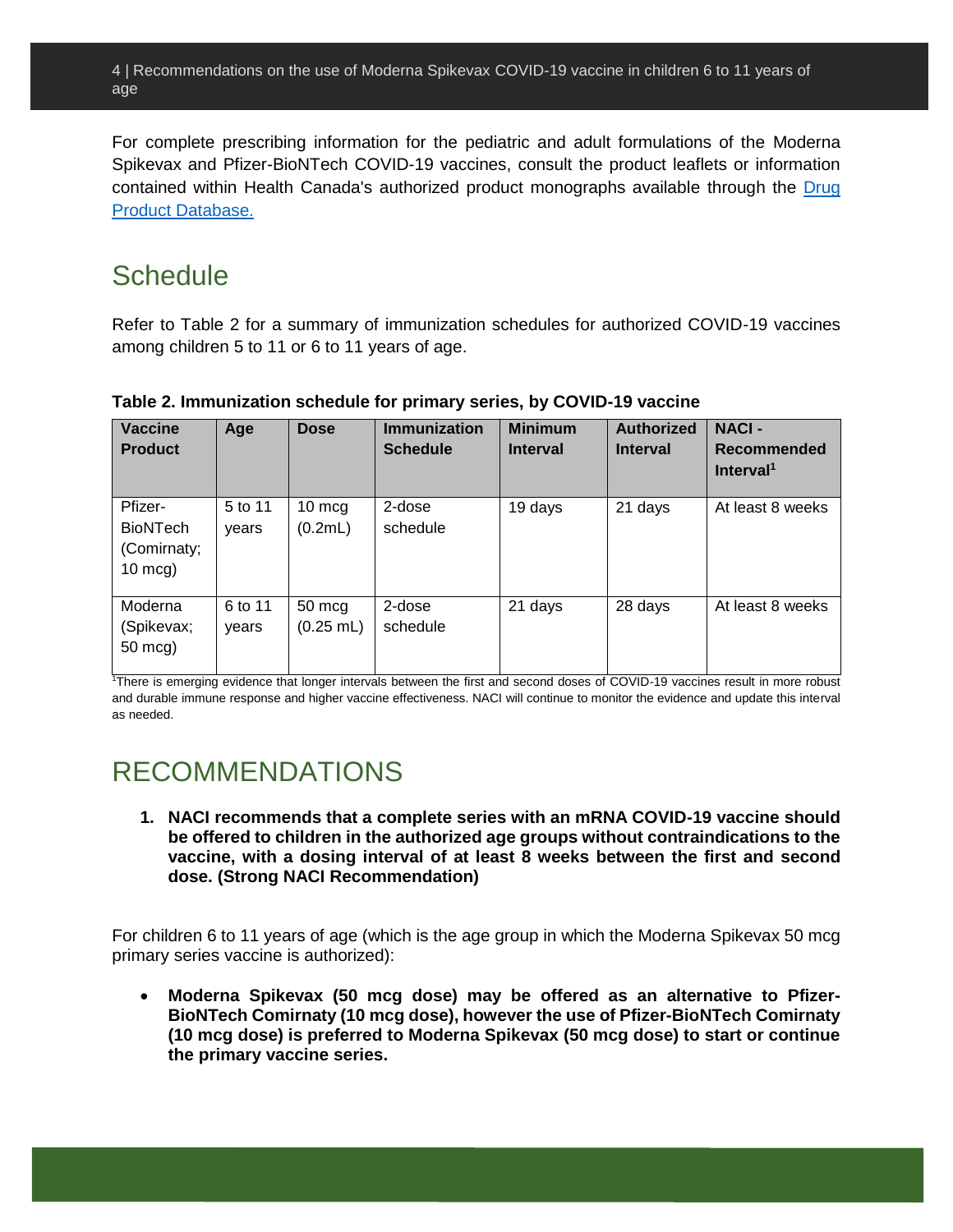- Although risk of myocarditis/pericarditis with the Moderna Spikevax (50 mcg) in children 6 to 11 years of age is unknown, with a primary series in adolescents and young adults the rare risk of myocarditis/pericarditis with Moderna Spikevax (100 mcg) was higher than with Pfizer-BioNTech Comirnaty (30 mcg).
- Indirect data from adult populations (≥18 years of age) suggest Moderna Spikevax (100 mcg) may result in higher vaccine effectiveness after a 2-dose primary series compared to Pfizer-BioNTech Comirnaty (30 mcg) and is associated with a higher seroconversion rate among adult immunocompromised patients<sup>(5)</sup>. Given this potential benefit, **administration of the Moderna Spikevax (50 mcg) vaccine as a 3-dose primary series may be considered for some immunocompromised individuals 6 to 11 years of age, as outlined in the product monograph.** Each dose would be provided 4 to 8 weeks apart, as per the [NACI recommended schedule](https://www.canada.ca/en/public-health/services/publications/healthy-living/canadian-immunization-guide-part-4-active-vaccines/page-26-covid-19-vaccine.html#t2) for immunocompromised [populations.](https://www.canada.ca/en/public-health/services/publications/healthy-living/canadian-immunization-guide-part-4-active-vaccines/page-26-covid-19-vaccine.html#t2)

### Rationale and summary of evidence

- In the Phase 2/3 clinical trial on Moderna Spikevax, 3,007 children 6 to 11 years of age received the Moderna Spikevax COVID-19 vaccine (50 mcg), and 995 received the placebo; both groups were followed a median of 51 days since dose 2. The trial was conducted in the US and Canada when the Delta variant was predominant (data cut-off November 10, 2021). Interim findings did not indicate any safety concerns and preliminary efficacy against symptomatic COVID-19 was 88% starting 14 days after dose 1, which is comparable to efficacy after Pfizer-BioNTech Comirnaty among children 5 to 11 years of age.
- No cases of myocarditis/pericarditis or any other serious adverse events (SAEs) were reported among phase 2/3 trial participants that received the Moderna Spikevax COVID-19 vaccine (50 mcg). Any rare, or very rare adverse event (AEs) that occurs at the frequency less often than 1 in 1,000 to 1 in 10,000 would likely not be detected with this trial size (3,007 participants received the vaccine).
- Among individuals 12 to 29 years of age, safety surveillance data shows a lower reported rate of myocarditis/pericarditis following (6-11) Pfizer-BioNTech Comirnaty (30 mcg) compared to Moderna Spikevax (100 mcg) primary series, as well as following the Pfizer-BioNTech Comirnaty (30 mcg) booster compared to the Moderna Spikevax (50 mcg) booster, among individuals 18 years of age and older.
- Safety surveillance data on the risk of myocarditis or pericarditis within 7 days following immunization with the Pfizer-BioNTech Comirnaty COVID-19 vaccine (10 mcg) from the US show that among males after the  $2^{nd}$  dose, the risk may be substantially lower in children 5 to 11 years of age following Pfizer-BioNTech Comirnaty 10 mcg vaccine (4.3 cases per million doses) compared to adolescents following Pfizer-BioNTech Comirnaty 30 mcg  $(12, 13)$  vaccine (45.7 to 70.2 cases per million doses for adolescents 12 to 15 and 16 to 17 years of age, respectively).
- Real-world safety data from the US and Canada suggest the Pfizer-BioNTech Comirnaty COVID-19 vaccine (10 mcg) is well tolerated in children 5 to 11 years of age, where the majority of AEs reported are non-serious, and less frequently reported than in adolescents 12 to 15 years of age.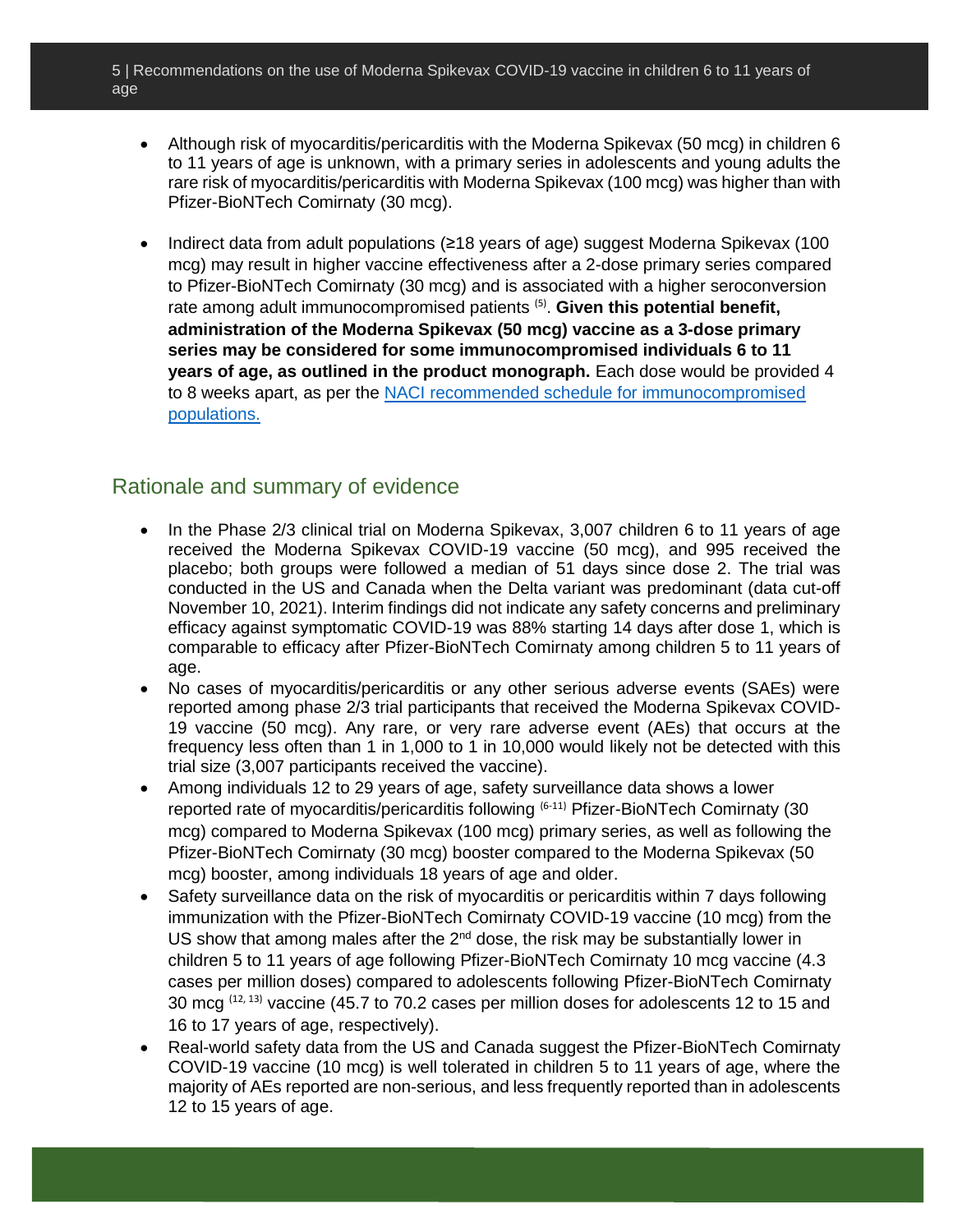### Additional considerations

- COVID-19 is typically mild in severity for children 6 to 11 years of age; however, while most children with COVID-19 do not require hospitalization, some children do experience severe disease. Additionally, following infection, children are at risk of multi-system inflammatory syndrome in children (MIS-C) and potentially post-COVID-19 condition (i.e. long COVID or post acute COVID-19 syndrome).
- **For children 5 to 11 years of age with a previous SARS-CoV-2 infection, the suggested interval between symptom onset or positive test (if asymptomatic) and vaccination is 8 weeks.** For guidance on COVID-19 vaccination for those with a history of SARS-CoV-2 infection (including specific guidance for individuals following MIS-C or for individuals with immunocompromising conditions), please refer to the February 4, 2022 NACI rapid response: [Updated guidance on COVID-19 vaccination timing for individuals](https://www.canada.ca/en/public-health/services/immunization/national-advisory-committee-on-immunization-naci/rapid-response-guidance-covid-19-vaccination-timing-individuals-previously-infected-sars-cov-2.html#a4)  [previously infected with SARS-CoV-2](https://www.canada.ca/en/public-health/services/immunization/national-advisory-committee-on-immunization-naci/rapid-response-guidance-covid-19-vaccination-timing-individuals-previously-infected-sars-cov-2.html#a4)

NACI will closely review emerging evidence on the safety and effectiveness of COVID-19 vaccines in this age group, and will update their recommendations, as well as its strength, as the evidence base evolves.

For further information on NACI's recommendations on the use of pediatric COVID-19 vaccines, please refer to the [COVID-19 vaccine chapter](https://www.canada.ca/en/public-health/services/publications/healthy-living/canadian-immunization-guide-part-4-active-vaccines/page-26-covid-19-vaccine.html) in the [Canadian Immunization Guide](https://www.canada.ca/en/public-health/services/canadian-immunization-guide.html) (CIG).

For detailed NACI recommendations on the use of COVID-19 vaccines in children 5 to 11 years of age considered moderately to severely immunocompromised, please refer to the January 25, 2022 NACI Rapid Response: Updated [recommendations on the use of COVID-19 vaccines in](https://www.canada.ca/en/public-health/services/immunization/national-advisory-committee-on-immunization-naci/updated-recommendations-use-covid-19-vaccines-children-5-11-years-age.html#a5)  [children 5-11 years of age.](https://www.canada.ca/en/public-health/services/immunization/national-advisory-committee-on-immunization-naci/updated-recommendations-use-covid-19-vaccines-children-5-11-years-age.html#a5)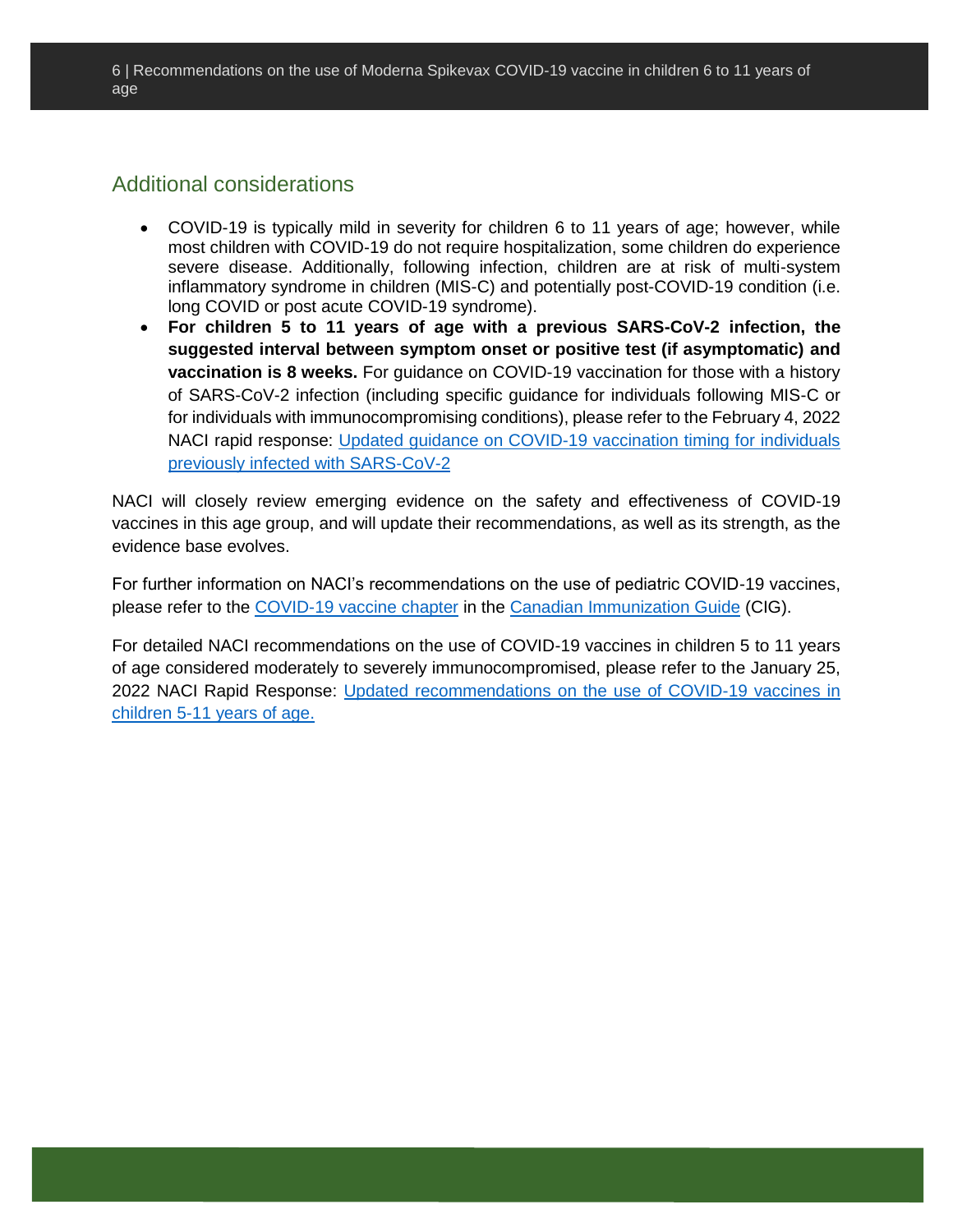# ABBREVIATIONS

| <b>Abbreviation</b> | Term                                          |
|---------------------|-----------------------------------------------|
| AE.                 | Adverse event                                 |
| AEFI                | Adverse event following immunization          |
| COVID-19            | Coronavirus disease 2019                      |
| <b>GMR</b>          | Geometric mean ratio                          |
| MIS-C               | Multisystem inflammatory syndrome in children |
| mcg                 | microgram                                     |
| <b>NACI</b>         | National Advisory Committee on Immunization   |
| <b>PHAC</b>         | Public Health Agency of Canada                |
| <b>SAE</b>          | Serious adverse event                         |
| US                  | <b>United States</b>                          |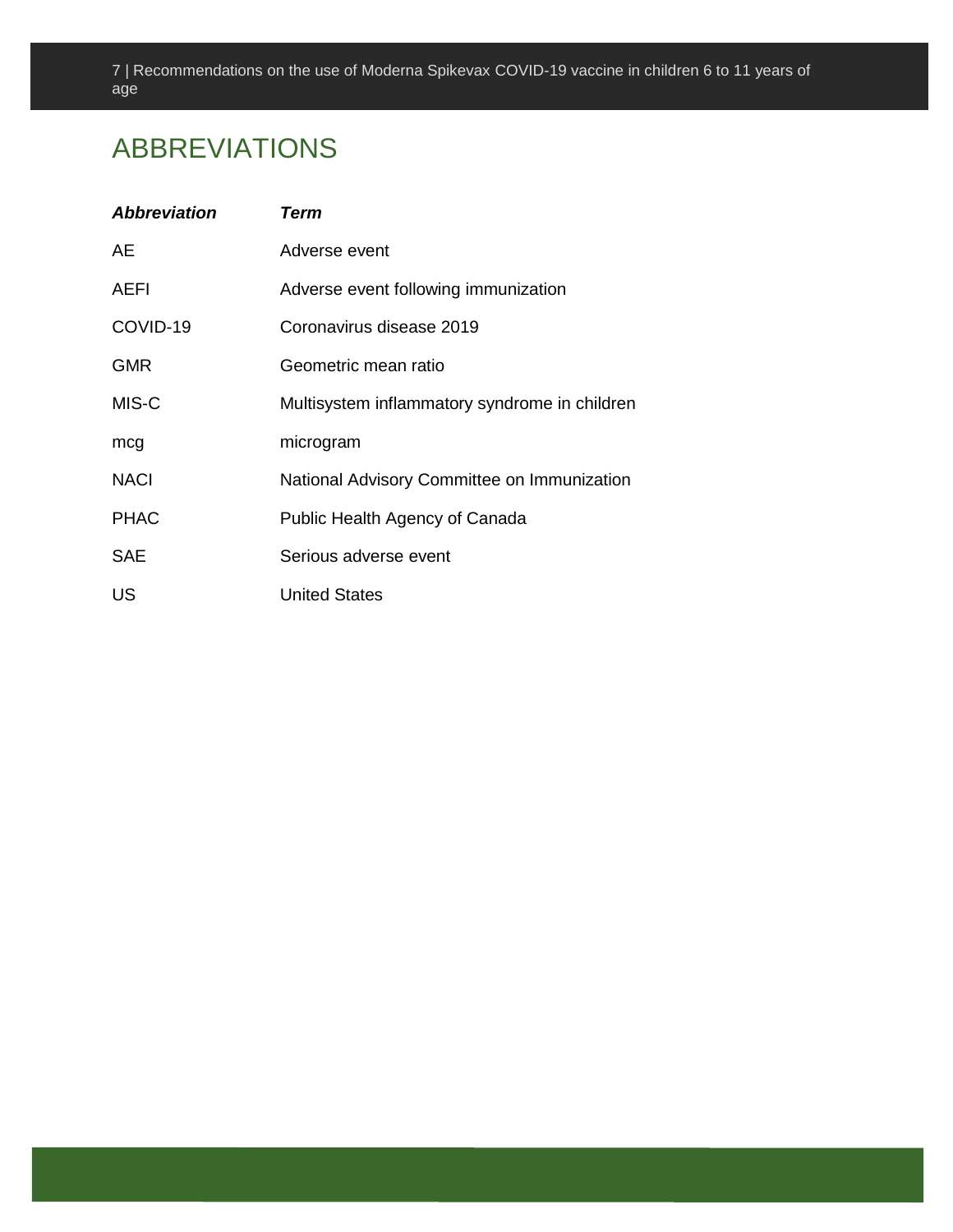### ACKNOWLEDGMENTS

**This statement was prepared by**: N Forbes, M Salvadori, J Montroy, J Zafack, R Stirling, R Krishnan, SJ Ismail, B Warshawsky, K Young, MC Tunis, B Sander, and R Harrison, on behalf of NACI.

NACI gratefully acknowledges the contribution of: C Jensen, L Coward, E Wong, E Tarrataca, SH Lim, K Ramotar, and N St-Pierre.

**NACI members:** S Deeks (Chair), R Harrison (Vice-Chair), M Andrew, J Bettinger, N Brousseau, H Decaluwe, P De Wals, E Dubé, V Dubey, K Hildebrand, K Klein, J Papenburg, A Pham-Huy, B Sander, S Smith, and S Wilson.

**Liaison representatives:** L Bill / M Nowgesic (Canadian Indigenous Nurses Association), LM Bucci (Canadian Public Health Association), E Castillo (Society of Obstetricians and Gynaecologists of Canada), A Cohn (Centers for Disease Control and Prevention, United States), L Dupuis (Canadian Nurses Association), D Fell (Canadian Association for Immunization Research and Evaluation), S Funnell (Indigenous Physicians Association of Canada), J Hu (College of Family Physicians of Canada), M Lavoie (Council of Chief Medical Officers of Health), D Moore (Canadian Paediatric Society), M Naus (Canadian Immunization Committee), A Ung (Canadian Pharmacists Association).

**Ex-officio representatives:** V Beswick-Escanlar (National Defence and the Canadian Armed Forces), E Henry (Centre for Immunization and Respiratory Infectious Diseases (CIRID), PHAC), M Lacroix (Public Health Ethics Consultative Group, PHAC), C Lourenco (Biologic and Radiopharmaceutical Drugs Directorate, Health Canada), D MacDonald (COVID-19 Epidemiology and Surveillance, PHAC), S Ogunnaike-Cooke (CIRID, PHAC), K Robinson (Marketed Health Products Directorate, HC), G Poliquin (National Microbiology Laboratory, PHAC), and T Wong (First Nations and Inuit Health Branch, Indigenous Services Canada).

#### **NACI High Consequence Infectious Disease Working Group**

**Members:** R Harrison (Chair), N Brousseau, Y-G Bui, S Deeks, K Dooling, K Hildebrand, M Miller, M Murti, J Papenburg, D Smith, and S Vaughan.

**PHAC participants:** NK Abraham, N Alluqmani, L Coward, N Forbes, C Jensen, CY Jeong, A Jirovec, A Killikelly, R Krishnan, SH Lim, N Mohamed, J Montroy, A Nam, S Pierre, R Pless, M Salvadori, A Sinilaite, A Stevens, R Stirling, E Tice, A Tuite, MC Tunis, B Warshawsky, E Wong, R Ximenes, MW Yeung, J Zafack.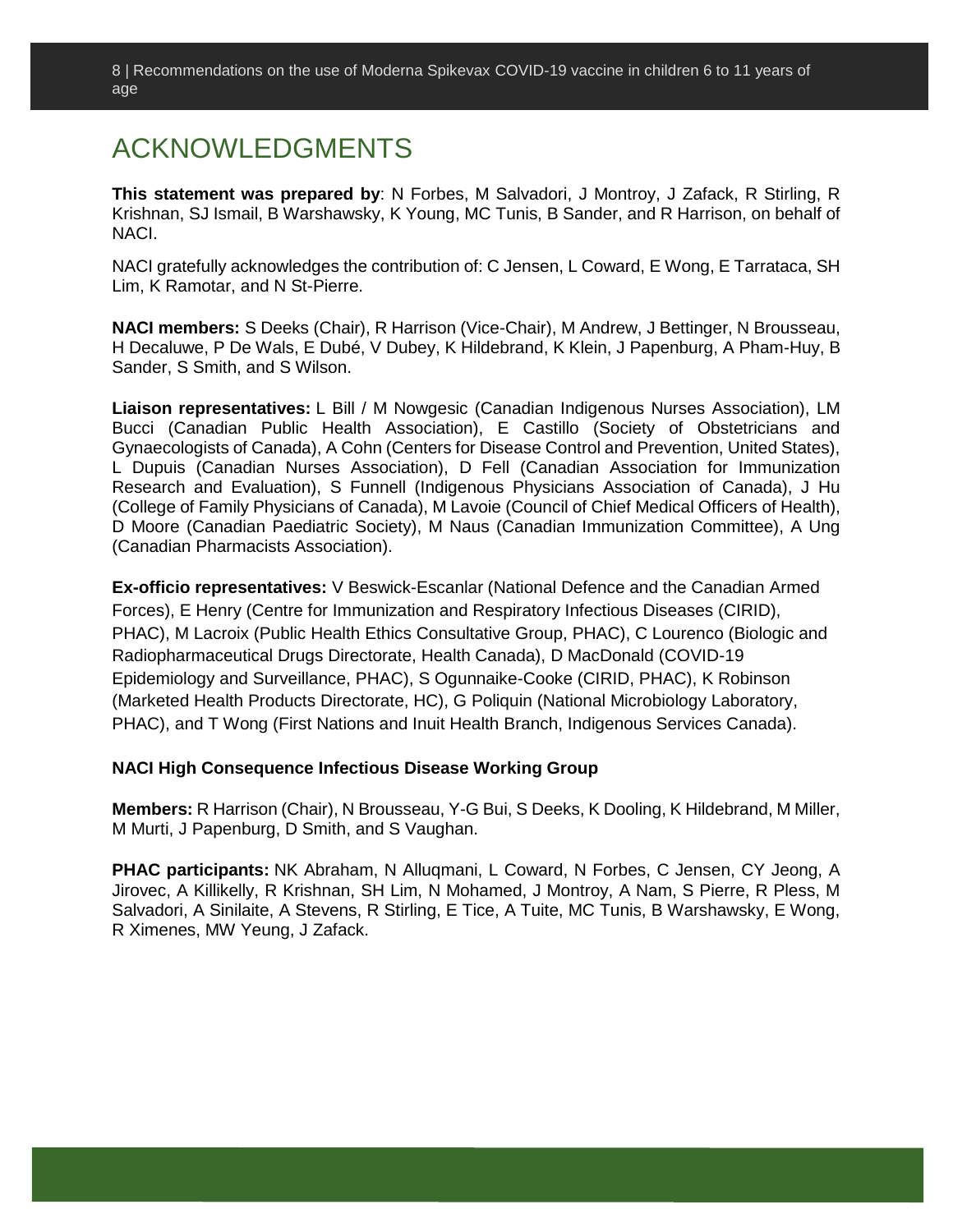## APPENDIX A: CLINICAL TRIAL DATA ON THE MODERNA SPIKEVAX MRNA COVID-19 VACCINE IN CHILDREN 6-11 YEARS OF AGE

#### **Trial design**

The Moderna Spikevax COVID-19 vaccine was evaluated in an ongoing, randomized, observerblind, placebo-controlled Phase 1/2/3 clinical trial in healthy children from 6 months to 11 years of age (P204)<sup>(14)</sup>. Based on the reactogenicity and immunogenicity observed in the initial cohort of children 6 to 11 years of age in the open-label Phase 1 trial, a dose of 50 mcg was selected for the Phase 2/3 trial for this age group. A total of 4,011 participants 6 to 11 years of age were randomized 3:1 to receive either two doses of the vaccine (50 mcg mRNA) or placebo, 28 days apart. At time of reporting, median follow-up of participants was 51 days since dose 2. Follow-up is planned for up to approximately 12 months following the second dose. The trial was conducted at a time of predominant Delta variant of concern circulation (data cut off: November 10, 2021).

#### **Study population**

All pediatric study participants for the Phase 2/3 trial were recruited from the US and Canada. Individuals with known history of SARS-CoV-2 infection within 2 weeks prior to administration of vaccine or known close contact with anyone with laboratory-confirmed SARS-CoV-2 infection or COVID-19 within 2 weeks prior to administration of vaccine were excluded from the trial. Individuals with known immunodeficiency or immunocompromised conditions were excluded from the trial.

#### **Immunogenicity comparator group**

The immunogenicity comparator group for the children (6 to 11 years) was a randomly selected subset (n=295) of participants aged 18 to ≤25 years from the earlier Phase 2/3 study P301 who received two doses of the Moderna Spikevax COVID-19 vaccine (100 mcg), 28 days apart.

#### **Demographics**

Demographic characteristics were similar among vaccine and placebo groups in the P204 trial. Overall, 49.2% of participants were female, with a median age at vaccination of 8.0 years (range: 5-11 years) in the vaccine group and 9.0 (range: 6-11 years) in the placebo group. About twothirds of participants were white (65.5%), with participants from other race/ethnic groups each comprising significantly less of the study population: Multiracial (10.8%), Black or African American (10.0% overall), Asian (9.9%), and all other groups comprising <2% of participants. All race and ethnicity groups had similar proportions in the vaccine and placebo groups. A total of 20% of participants were defined as obese. A total of 4 participants 6 to 11 years of age with known HIV were enrolled in the trial (all in the vaccine group), and 10 participants had cardiac disorders. The prevalence of SARS-CoV-2 infection or prior infection at baseline (determined by a positive RT-PCR or serological assay) in the vaccine and placebo groups in the safety population was comparable at 8.5% and 8.7%, respectively.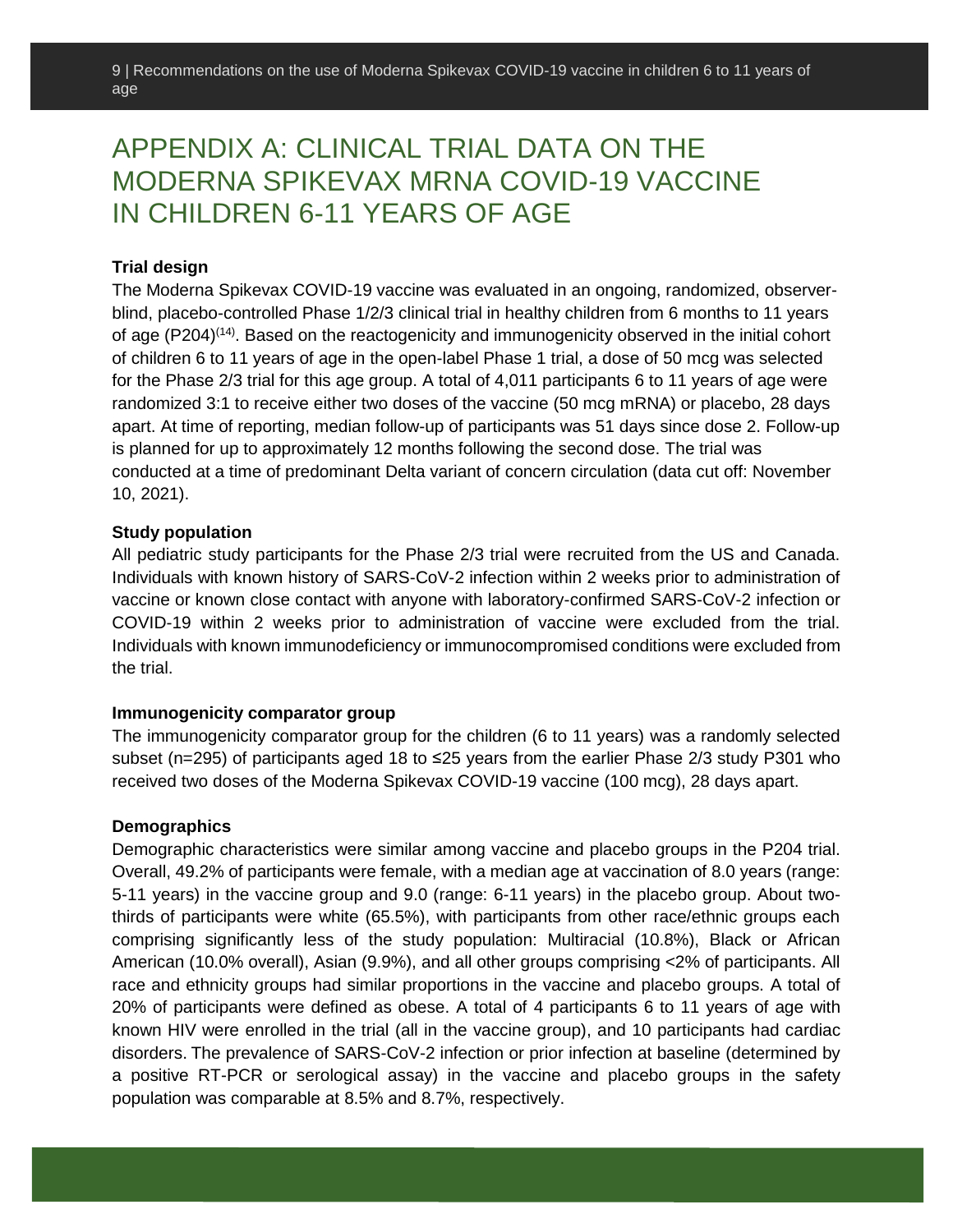### **Safety**

Safety evidence for participants is based on the phase 2/3 randomized, observer-blind, placebocontrolled expansion study of children (focused on the cohort 6 years to 11 years of age) who received 2 intramuscular injections of Moderna Spikevax 50 mcg (n=3,007) or placebo (n=995) approximately 28 days apart. Data on solicited local and systemic reactions were collected daily for 7 days following each injection. Participants (6 to 11 years of age) were monitored for unsolicited adverse events for up to 28 days following each dose and follow-up is ongoing. Median duration of safety follow-up after second vaccination for study participants in the blinded phase was 51 days.

#### **Local reactions**

Local reactions were increased in frequency in vaccine recipients (93.7% for dose 1, 95.3% for dose 2) compared to placebo recipients (48.3% for dose 1, 50.6% for dose 2). Most solicited local reactions were grade 1 or grade 2. Grade 3 reactions were more common in the vaccine recipients than in the placebo recipients (5.6% vs 0.8% respectively). The most frequent grade 3 reaction was injection site pain. There were no grade 4 solicited local adverse reactions in either group. The majority of solicited local reactions occurred within the first 1 to 2 days after any dose and persisted for a median of 3 days. Local reactions were very common and mostly mild to moderate in severity. In the vaccine recipient group, solicited local adverse reactions that persisted beyond 7 days after injection were injection site pain (0.8% dose 1, 0.5% dose 2), erythema (0.5% dose 1, 0.3% dose 2) injection site swelling (0.4% dose 1, 0.2% dose 2) and axillary/groin swelling or tenderness (1.7% dose 1, 0.7% dose 2). See Table 1 for the frequency of solicited local AEs for the Moderna Spikevax COVID-19 vaccine among children 6 to 11 years of age.

#### **Systemic reactions**

Systemic events were increased in frequency in vaccine recipients compared to placebo recipients, with frequencies increasing with the number of doses in vaccine recipients (57.9% after dose 1 compared to 78.1% after dose 2 in vaccine recipients, and 52.2% after dose 1 and 50.1% after dose 2 in placebo recipients). Headache (31.2% and 54.3% after dose 1 and 2 respectively in vaccine recipients, and 30.8% and 28.4% after dose 1 and 2 respectively in placebo recipients), fatigue (43.2% and 64.5% after dose 1 and 2 respectively in vaccine recipients, and 33.6% and 34.6% after dose 1 and 2 respectively in placebo recipients), myalgias (14.6% and 28.2% after dose 1 and 2 respectively in vaccine recipients, and 9.7% and 10.8% after dose 1 and 2 respectively in placebo recipients), nausea/vomiting (10.8% and 24.0% after dose 1 and 2 respectively in vaccine recipients, and 10.8% and 10.0% after dose 1 and 2 respectively in placebo recipients) and chills (10.3% and 30.3% after dose 1 and 2 respectively in vaccine recipients, and 6.7% and 7.6% after dose 1 and 2 respectively in placebo recipients) were very common after dose 1 and dose 2 in vaccine recipients. Arthralgias were common after the first dose (8.7% in vaccine recipients and 7.6% in placebo recipients) and very common after the second dose in vaccine recipients (16.1% in vaccine recipients and 8.7% in placebo recipients). Fever was common after the first dose (3.3% in vaccine recipients and 1.5% in placebo recipients) and very common after the second dose in vaccine recipients (23.9% in vaccine recipients and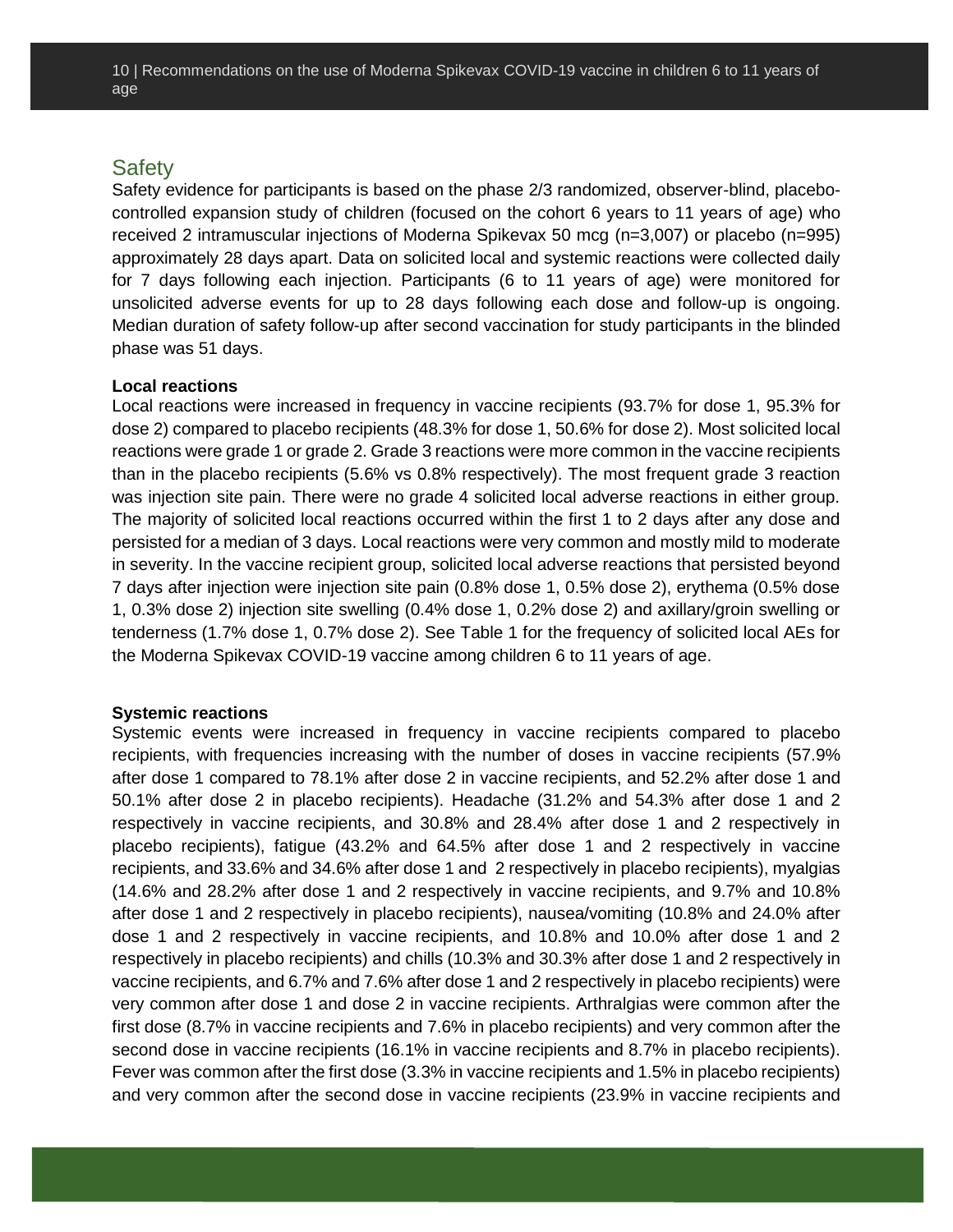2.0% in placebo recipients). Grade 3 events were more common in the vaccine recipients (1.8% after dose 1, 12.2% after dose 2) than the placebo recipients (1.3% and 1.4% respectively). There were no grade 4 events in the vaccine recipients. See Table 2 for the frequency of solicited systemic AEs for the Moderna Spikevax COVID-19 vaccine among children 6 to 11 years of age.

#### **Serious adverse events and other adverse events of interest**

There were no serious AEs assessed as related to the study interventions, either the vaccine or placebo, no deaths, no cases of MIS-C, and no cases of myocarditis or pericarditis reported during the study period. Monitoring for serious adverse events and medically attended adverse events will continue throughout the study period (up to 12 months following the second dose).

#### Immunogenicity

An immunobridging analysis evaluating SARS-CoV-2 50% neutralising titres (ID50) and seroresponse rates 28 days after dose 2 was conducted in subset of children 6 to 11 years of age (Study P204; N=320) and in participants aged 18 through ≤25 from the Phase 3 efficacy study (Study P301; N=295). Subjects had no immunologic or virologic evidence of prior SARS-CoV-2 infection at baseline. The geometric mean ratio (GMR) of the neutralising antibody titres in children 6 to 11 years of age compared to the 18- to 25-year-olds was 1.2 (95% CI: 1.1, 1.4). The difference in seroresponse rate was 0.1% (95% CI: -1.9, 2.1%). Both pre-specified non-inferiority criteria (lower bound of the 95% CI for GMR greater than 0.67 and lower bound of the 95% CI of the seroresponse rate difference greater than -10%) were met. Immunogenicity data was also assessed following dose 1 in the same subset of participants; at day 29 from baseline, and GMR was similar across the two groups (108.1 in children 6 to 11 years of age, compared to 96.7 in adults 18 to 25 years of age).

Samples from a randomly selected subset of 20 participants 6 to 11 years of age were assessed for neutralization titres against the Delta variant and Omicron variant. Among children 6-11 years of age, the level of neutralizing antibodies against Omicron 28 days after dose 2 were 22.1 fold lower than those against D614G. However, the neutralizing antibody response against both Omicron and D614G among children 6 to 11 years of age was higher than among adults 18 years of age and older <sup>(15)</sup>.

As no correlate of protection has been established for any COVID-19 outcome at this time, it is unknown how reported immune responses are related to prevention of SARS-CoV-2 infection or disease or the ability to transmit infection to others.

### **Efficacy**

The evaluable efficacy population consisted of 2,687 participants randomized to receive vaccine and 880 participants randomized to receive placebo, all of whom had a negative baseline SARS-CoV-2 serostatus. As of November 10, 2021 (data cut-off for analysis), a total of 25 confirmed, symptomatic cases of COVID-19 were identified starting 14 days after dose 1 (7 in vaccine group, 18 in placebo group) in participants 6 to 11 years of age. The estimated efficacy of the vaccine against confirmed COVID-19 from 14 days after dose 1 was 88.0% (95% CI: 70.0 to 95.8%). The estimated efficacy against SARS-CoV-2 infection from 14 days after dose 1 (regardless of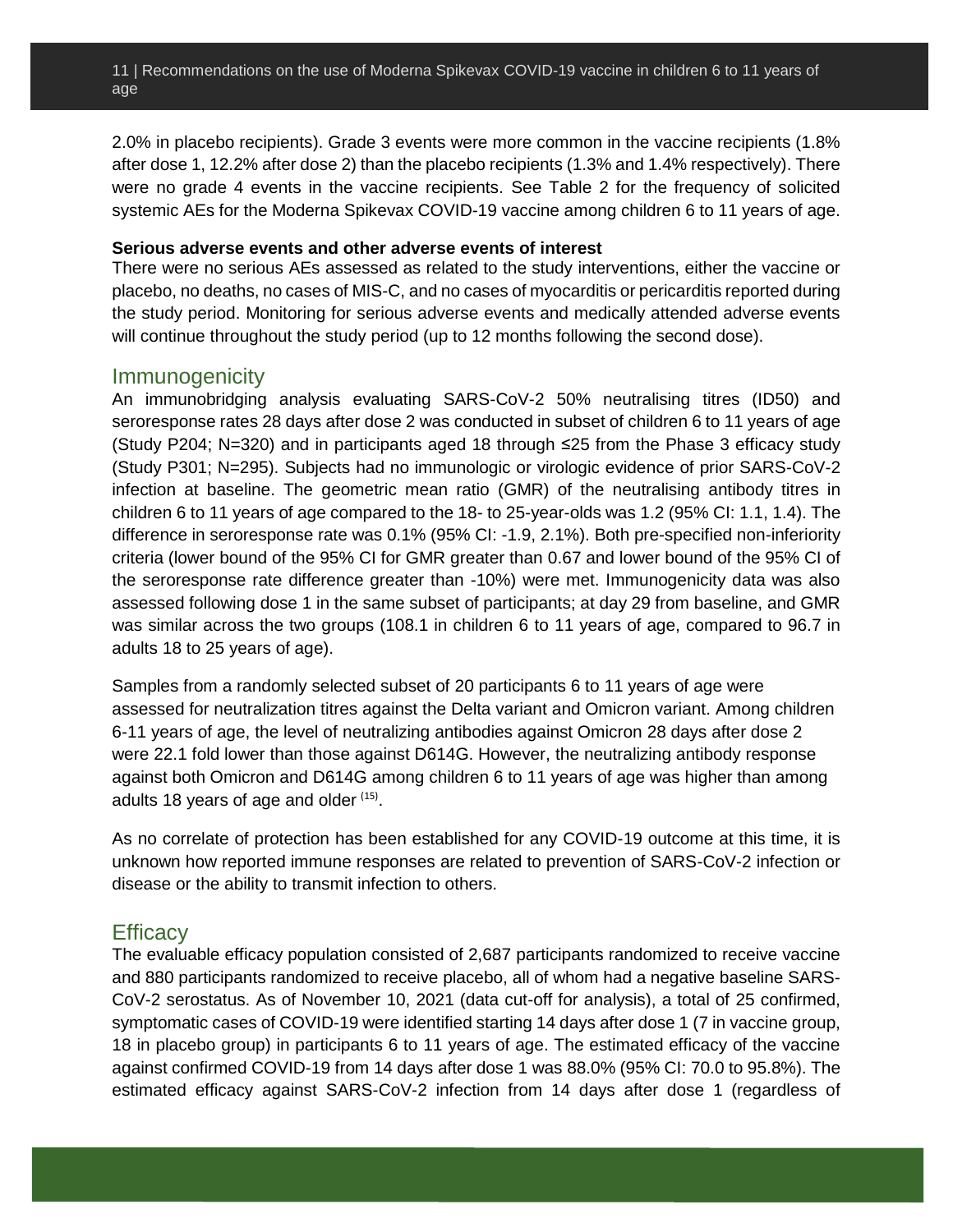symptoms) and against asymptomatic SARS-CoV-2 infection was 74.0% (95% CI: 57.9 to 84.1%) and 62.5% (95% CI: 30.9 to 79.4%), respectively. However, these estimates of vaccine efficacy should be interpreted with caution. The definition of asymptomatic infection was based on either a positive RT-PCR result (generally performed as a result of symptoms) or a positive serology result based on samples collected at pre-specified times (Days 1, 29, 43, 57, 209 and 394). Therefore, the identification of asymptomatic cases based on positive serology do not correspond to identification of infection at a discrete point in time, but rather could reflect infection acquired at any time after collection of negative serology sample at baseline. Most confirmed cases in study participants were identified at a time when the Delta variant was the predominant circulating strain in the US and Canada. However, no sequence analysis was reported on case isolates to determine whether they were caused by the Delta variant or another variant.

There were too few cases identified beginning 14 days after dose 2 to generate estimates of vaccine efficacy for dose 2, however it is important to note the majority of participants (99.4%) randomized to receive vaccine received 2 doses, and therefore estimates of efficacy beginning 14 days after dose 1 cannot only be attributed to protection conferred from the first dose alone. There were no subgroup analyses (e.g., age, sex, race/ethnicity, presence of underlying medical conditions) presented for vaccine efficacy against any outcome.

None of the identified cases met the pre-defined criteria for a severe case of COVID-19, therefore the data did not include estimates of vaccine efficacy against severe outcomes such as hospitalization, MIS-C or death.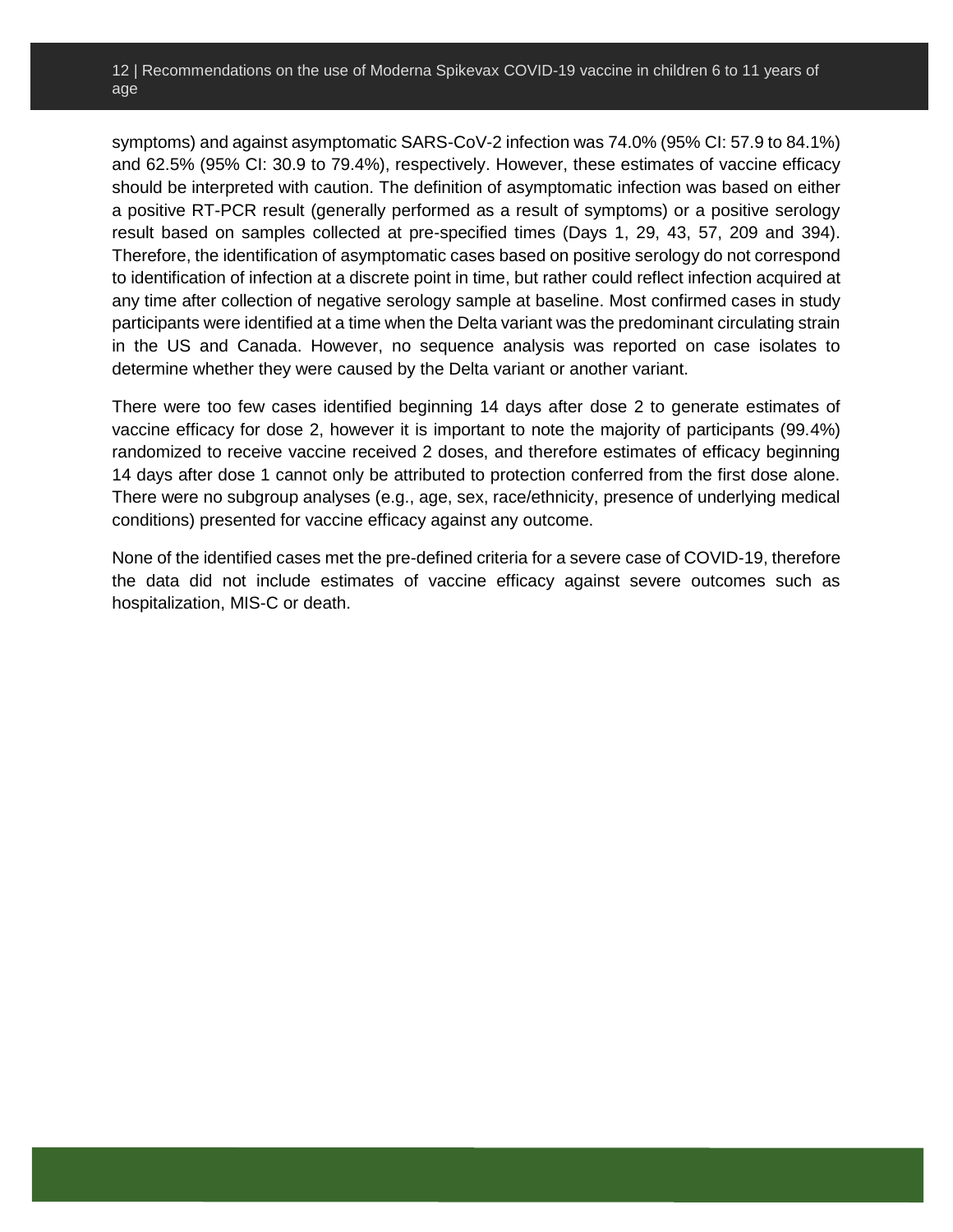# APPENDIX B: FREQUENCY OF SOLICITED ADVERSE EVENTS FOLLOWING IMMUNIZATION FOR COVID-19 IN CLINICAL TRIALS

#### **Table 1. Frequency of solicited local AEFIs in 6 to 11 year olds for the Moderna COVID-19 vaccine (SpikevaxTM) a,b**

| <b>AEFI</b>                                      | <b>Vaccine</b>       |                      | <b>Placebo control</b> |                     |
|--------------------------------------------------|----------------------|----------------------|------------------------|---------------------|
|                                                  | Dose 1<br>$N = 3004$ | Dose 2<br>$N = 2988$ | Dose 1<br>$N = 993$    | Dose 2<br>$N = 969$ |
| Pain at injection site                           | Very common          | Very common          | Very common            | Very common         |
| Redness/erythema                                 | Very common          | Very common          | Common                 | Common              |
| Swelling                                         | Very common          | Very common          | Common                 | Common              |
| Axillary (or groin)<br>swelling or<br>tenderness | Very common          | Very common          | Common                 | Common              |

**Abbreviations**: AEFI: adverse event following immunization; NS: not solicited

<sup>a</sup> Very common = occur in 10% or more of vaccine recipients, common = occur in 1 to less than 10% of vaccine recipients, uncommon= occur in 0.1% to less than 1% of vaccine recipients.

 $b$  AEFIs were solicited within 7 days after each dose in a Phase 2/3 clinical trial. The information in this table is up to date as of February 10, 2022. For updated information, please consult the Spikevax product monograph.

#### **Table 2. Frequency of solicited systemic AEFIs in 6 to 11 year olds for the Moderna COVID-19 vaccine (SpikevaxTM) a,b**

| <b>AEFI</b>        | Vaccine              |                      | <b>Placebo control</b> |                     |
|--------------------|----------------------|----------------------|------------------------|---------------------|
|                    | Dose 1<br>$N = 3004$ | Dose 2<br>$N = 2988$ | Dose 1<br>$N = 993$    | Dose 2<br>$N = 969$ |
| Fatigue            | Very common          | Very common          | Very common            | Very common         |
| Headache           | Very common          | Very common          | Very common            | Very common         |
| Muscle Pain        | Very common          | Very common          | Common                 | Very common         |
| Chills             | Very common          | Very common          | Common                 | Common              |
| Joint pain         | Common               | Very common          | Common                 | Common              |
| Fever <sup>c</sup> | Common               | Very common          | Common                 | Common              |
| Nausea or vomiting | Very common          | Very common          | Very common            | Very common         |

**Abbreviations**: AEFI: adverse event following immunization vaccine; NS: not solicited

<sup>a</sup> Very common = occur in 10% or more of vaccine recipients, common = occur in 1 to less than 10% of vaccine recipients, uncommon= occur in 0.1% to less than 1% of vaccine recipients.

**b** AEFIs were solicited within 7 days after each dose in a Phase 2/3 clinical trial. The information in this table is up to date as of February 10, 2022. For updated information, please consult the Spikevax product monograph.

<sup>c</sup> Fever was objectively reported as having a temperature ≥38°C.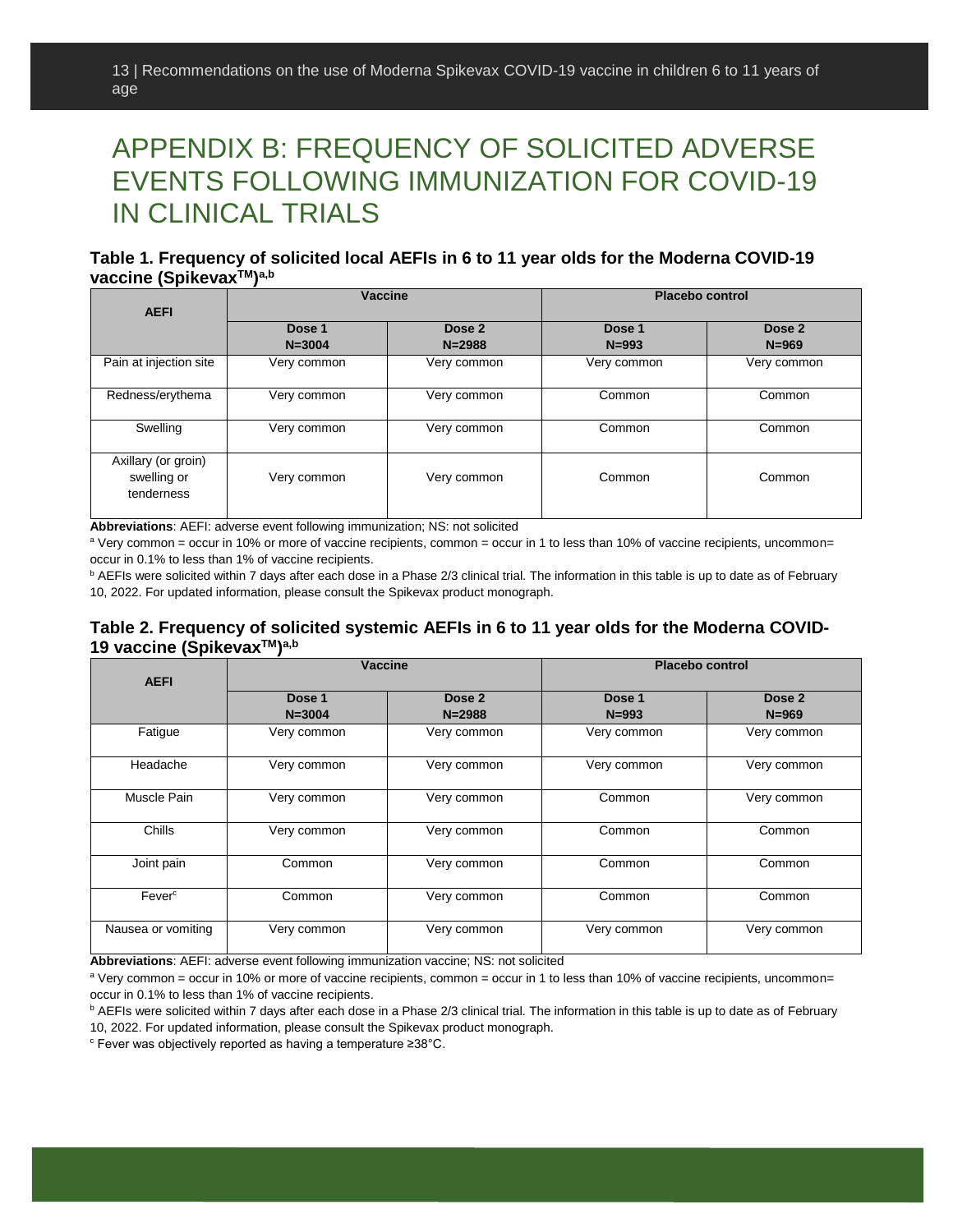## **REFERENCES**

1. Ismail SJ, Langley JM, Harris TM, Warshawsky BF, Desai S, FarhangMehr M. Canada's National Advisory Committee on Immunization (NACI): Evidence-based decision-making on vaccines and immunization. Vaccine. 2010;28:A58,63. doi: 10.1016/j.vaccine.2010.02.035.

2. Ismail SJ, Hardy K, Tunis MC, Young K, Sicard N, Quach C. A framework for the systematic consideration of ethics, equity, feasibility, and acceptability in vaccine program recommendations. Vaccine. 2020 Aug 10;38(36):5861,5876. doi: 10.1016/j.vaccine.2020.05.051.

3. FDA authorizes Pfizer-BioNTech COVID-19 vaccine for emergency use in children 5 through 11 years of age [Internet]. Silver Spring (MD): United States Food and Drug Administration; 2021 Oct 29 [cited 2021 Nov 12]. Available from: [https://www.fda.gov/news-events/press](https://www.fda.gov/news-events/press-announcements/fda-authorizes-pfizer-biontech-covid-19-vaccine-emergency-use-children-5-through-11-years-age)[announcements/fda-authorizes-pfizer-biontech-covid-19-vaccine-emergency-use-children-5](https://www.fda.gov/news-events/press-announcements/fda-authorizes-pfizer-biontech-covid-19-vaccine-emergency-use-children-5-through-11-years-age) [through-11-years-age.](https://www.fda.gov/news-events/press-announcements/fda-authorizes-pfizer-biontech-covid-19-vaccine-emergency-use-children-5-through-11-years-age)

4. Nilsson L, Csuth Á, Storsaeter J, Garvey LH, Jenmalm MC. Vaccine allergy: evidence to consider for COVID-19 vaccines. Curr Opin Allergy Clin Immunol. 2021 Aug 1;21(4):401,409. doi: 10.1097/ACI.0000000000000762.

5. National Advisory Committee on Immunization (NACI). National Advisory Committee on Immunization (NACI) rapid response: Additional dose of COVID-19 vaccine in immunocompromised individuals following 1- or 2- dose primary series [2021-09-10] [Internet]. Ottawa (ON): Public Health Agency of Canada; 2021 Dec 23 [cited 2022 Mar 9]. Available from: [https://www.canada.ca/en/public-health/services/immunization/national-advisory-committee-on](https://www.canada.ca/en/public-health/services/immunization/national-advisory-committee-on-immunization-naci/statement-september-10-2021-additional-dose-covid-19-vaccine-immunocompromised-following-1-2-dose-series.html)[immunization-naci/statement-september-10-2021-additional-dose-covid-19-vaccine](https://www.canada.ca/en/public-health/services/immunization/national-advisory-committee-on-immunization-naci/statement-september-10-2021-additional-dose-covid-19-vaccine-immunocompromised-following-1-2-dose-series.html)[immunocompromised-following-1-2-dose-series.html.](https://www.canada.ca/en/public-health/services/immunization/national-advisory-committee-on-immunization-naci/statement-september-10-2021-additional-dose-covid-19-vaccine-immunocompromised-following-1-2-dose-series.html)

6. Abraham N, Spruin S, Rossi T, Fireman B, Zafack J, Blaser C, et al. Myocarditis and/or Pericarditis Risk After mRNA COVID-19 Vaccination: A Canadian Head to Head Comparison of BNT162b2 and mRNA-1273 Vaccines. SSRN. 2021 Dec 28. [https://ssrn.com/abstract=3988612.](https://ssrn.com/abstract=3988612)

7. Le Vu S, Bertrand M, Jabagi M, Botton J, Drouin J, Baricault B, et al. Myocardite et péricardite après la vaccination Covid-19 [Internet]. Saint-Denis (FR): EPI-PHARE - Groupement d'intérêt scientifique (GIS) ANSM-CNAM; 2021 Nov 8 [cited 2022 Mar 9]. Available from: [https://www.epi-phare.fr/rapports-detudes-et-publications/myocardite-pericardite](https://www.epi-phare.fr/rapports-detudes-et-publications/myocardite-pericardite-vaccination-covid19/)[vaccination-covid19/.](https://www.epi-phare.fr/rapports-detudes-et-publications/myocardite-pericardite-vaccination-covid19/)

8. Husby A, Hansen JV, Fosbøl E, Thiesson EM, Madsen M, Thomsen RW, et al. SARS-CoV-2 vaccination and myocarditis or myopericarditis: population based cohort study. BMJ. 2021 Dec 16;375. doi: 10.1136/bmj-2021-068665.

9. Buchan SA, Seo CY, Johnson C, Alley S, Kwong JC, Nasreen S, et al. Epidemiology of myocarditis and pericarditis following mRNA vaccines in Ontario, Canada: by vaccine product, schedule and interval. medRxiv. 2021 Dec 5. [https://doi.org/10.1101/2021.12.02.21267156.](https://doi.org/10.1101/2021.12.02.21267156)